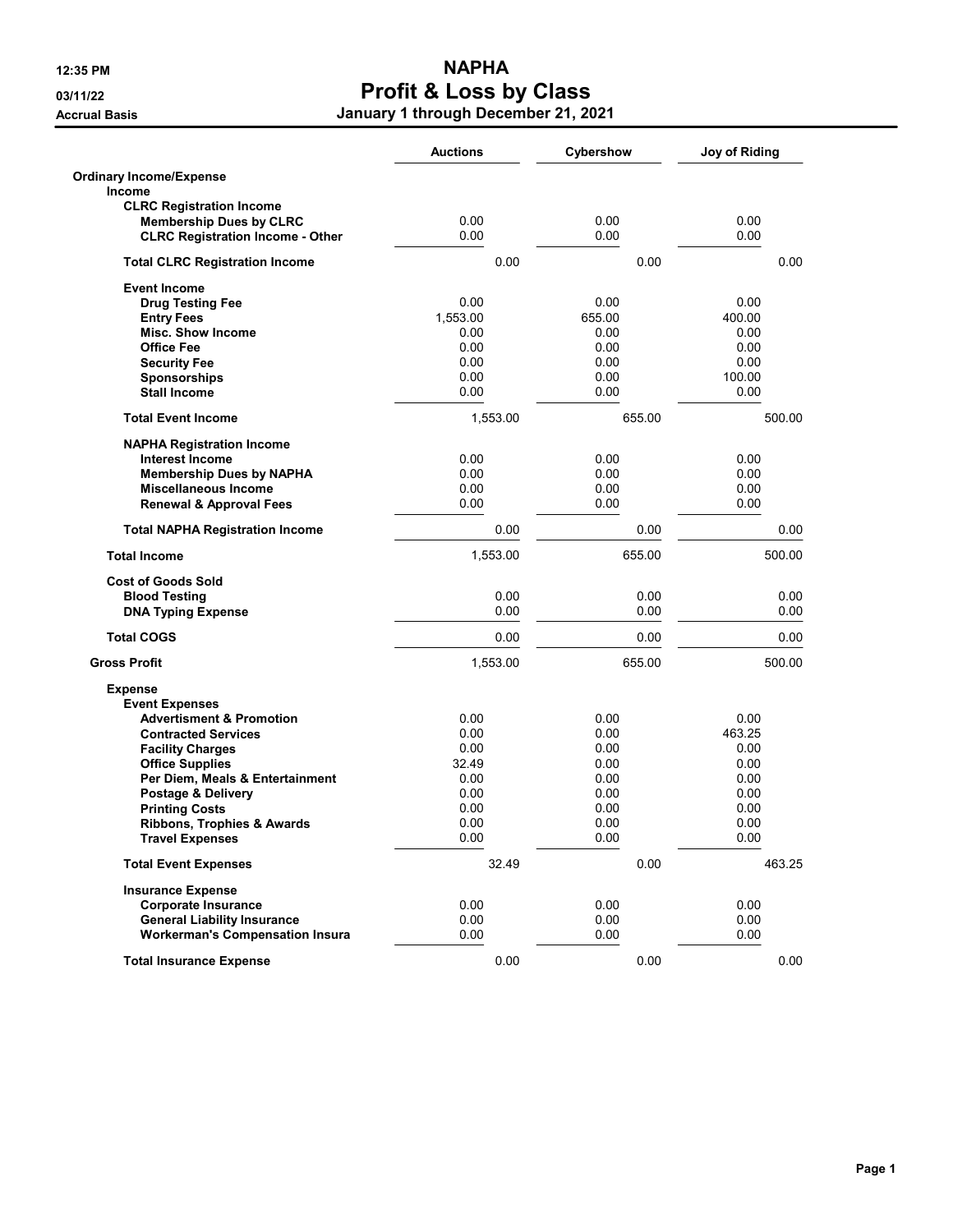|                                       | <b>Auctions</b> | Cybershow | Joy of Riding |
|---------------------------------------|-----------------|-----------|---------------|
| <b>Operating Expenses</b>             |                 |           |               |
| <b>Advertising and Promotion</b>      | 0.00            | 0.00      | 0.00          |
| <b>Bank Service Charges</b>           | 0.00            | 0.00      | 0.00          |
| <b>Communication Expense</b>          | 0.00            | 0.00      | 0.00          |
| <b>Computer and Internet Expenses</b> | 688.45          | 0.00      | 0.00          |
| <b>Continuing Education</b>           | 0.00            | 0.00      | 0.00          |
| <b>Credit Card Fees</b>               | 0.00            | 0.00      | 0.00          |
| <b>Miscellaneous Expenses</b>         | 0.00            | 0.00      | 0.00          |
| <b>Office Supplies</b>                | 0.00            | 0.00      | 0.00          |
| <b>Postage &amp; Delivery</b>         | 0.00            | 0.00      | 0.00          |
| <b>Travel Expense</b>                 | 0.00            | 0.00      | 0.00          |
| <b>Total Operating Expenses</b>       | 688.45          | 0.00      | 0.00          |
| <b>Payroll Expenses</b>               |                 |           |               |
| <b>Federal Witholding</b>             | 0.00            | 0.00      | 0.00          |
| <b>FICA/Med Expenses</b>              | 0.00            | 0.00      | 0.00          |
| <b>Gross Payroll</b>                  | 0.00            | 0.00      | 0.00          |
| <b>OKLA Income Tax</b>                | 0.00            | 0.00      | 0.00          |
| <b>Processing Charge</b>              | 0.00            | 0.00      | 0.00          |
| <b>VA Income Tax</b>                  | 0.00            | 0.00      | 0.00          |
| <b>Total Payroll Expenses</b>         | 0.00            | 0.00      | 0.00          |
| <b>Professional Fees</b>              |                 |           |               |
| <b>Legal Fees</b>                     | 0.00            | 0.00      | 0.00          |
| <b>Website Consultants</b>            | 0.00            | 0.00      | 0.00          |
| <b>Total Professional Fees</b>        | 0.00            | 0.00      | 0.00          |
| <b>Total Expense</b>                  | 720.94          | 0.00      | 463.25        |
| <b>Net Ordinary Income</b>            | 832.06          | 655.00    | 36.75         |
| <b>Net Income</b>                     | 832.06          | 655.00    | 36.75         |
|                                       |                 |           |               |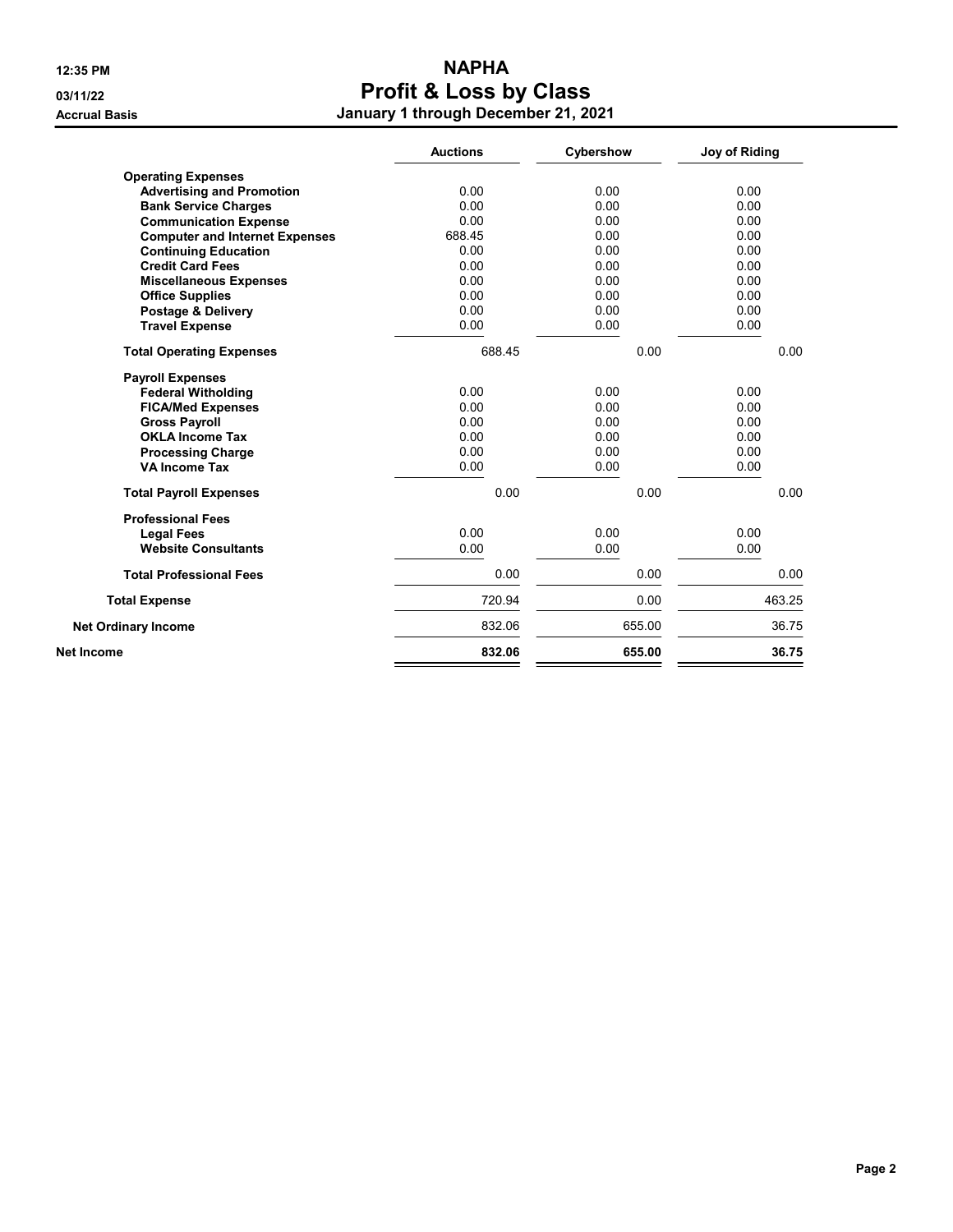|                                         | <b>National Show</b> | Unclassified | <b>TOTAL</b> |
|-----------------------------------------|----------------------|--------------|--------------|
| <b>Ordinary Income/Expense</b>          |                      |              |              |
| Income                                  |                      |              |              |
| <b>CLRC Registration Income</b>         |                      |              |              |
| <b>Membership Dues by CLRC</b>          | 0.00                 | 340.00       | 340.00       |
| <b>CLRC Registration Income - Other</b> | 0.00                 | 14,474.01    | 14,474.01    |
| <b>Total CLRC Registration Income</b>   | 0.00                 | 14,814.01    | 14,814.01    |
| <b>Event Income</b>                     |                      |              |              |
| <b>Drug Testing Fee</b>                 | 1,725.00             | 0.00         | 1,725.00     |
| <b>Entry Fees</b>                       | 19,100.00            | 0.00         | 21,708.00    |
| <b>Misc. Show Income</b>                | 645.00               | 0.00         | 645.00       |
| <b>Office Fee</b>                       | 1,725.00             | 0.00         | 1,725.00     |
| <b>Security Fee</b>                     | 2,900.00             | 0.00         | 2,900.00     |
| <b>Sponsorships</b>                     | 33,590.00            | 0.00         | 33,690.00    |
| <b>Stall Income</b>                     | 22,500.00            | 0.00         | 22,500.00    |
| <b>Total Event Income</b>               | 82,185.00            | 0.00         | 84,893.00    |
| <b>NAPHA Registration Income</b>        |                      |              |              |
| <b>Interest Income</b>                  | 0.00                 | 7.05         | 7.05         |
| <b>Membership Dues by NAPHA</b>         | 0.00                 | 11,130.00    | 11,130.00    |
| <b>Miscellaneous Income</b>             | 0.00                 | 320.00       | 320.00       |
| <b>Renewal &amp; Approval Fees</b>      | 0.00                 | 900.00       | 900.00       |
| <b>Total NAPHA Registration Income</b>  | 0.00                 | 12,357.05    | 12,357.05    |
| <b>Total Income</b>                     | 82,185.00            | 27,171.06    | 112,064.06   |
| <b>Cost of Goods Sold</b>               |                      |              |              |
| <b>Blood Testing</b>                    | 0.00                 | 1,200.00     | 1,200.00     |
|                                         | 0.00                 | 2,581.00     | 2,581.00     |
| <b>DNA Typing Expense</b>               |                      |              |              |
| <b>Total COGS</b>                       | 0.00                 | 3,781.00     | 3,781.00     |
| <b>Gross Profit</b>                     | 82,185.00            | 23,390.06    | 108,283.06   |
| <b>Expense</b>                          |                      |              |              |
| <b>Event Expenses</b>                   |                      |              |              |
| <b>Advertisment &amp; Promotion</b>     | 5,348.41             | 0.00         | 5,348.41     |
| <b>Contracted Services</b>              | 4,974.00             | 0.00         | 5,437.25     |
| <b>Facility Charges</b>                 | 4,700.00             | 0.00         | 4,700.00     |
| <b>Office Supplies</b>                  | 265.57               | 0.00         | 298.06       |
| Per Diem, Meals & Entertainment         | 4,180.83             | 0.00         | 4,180.83     |
| Postage & Delivery                      | 154.03               | 0.00         | 154.03       |
| <b>Printing Costs</b>                   | 3,027.10             | 0.00         | 3,027.10     |
| Ribbons, Trophies & Awards              | 8,445.42             | 0.00         | 8,445.42     |
| <b>Travel Expenses</b>                  | 2,702.68             | 0.00         | 2,702.68     |
| <b>Total Event Expenses</b>             | 33,798.04            | 0.00         | 34,293.78    |
| <b>Insurance Expense</b>                |                      |              |              |
| <b>Corporate Insurance</b>              | 0.00                 | 1,887.00     | 1,887.00     |
| <b>General Liability Insurance</b>      | 51.75                | 992.57       | 1,044.32     |
| <b>Workerman's Compensation Insura</b>  | 0.00                 | 284.30       | 284.30       |
| <b>Total Insurance Expense</b>          | 51.75                | 3,163.87     | 3,215.62     |